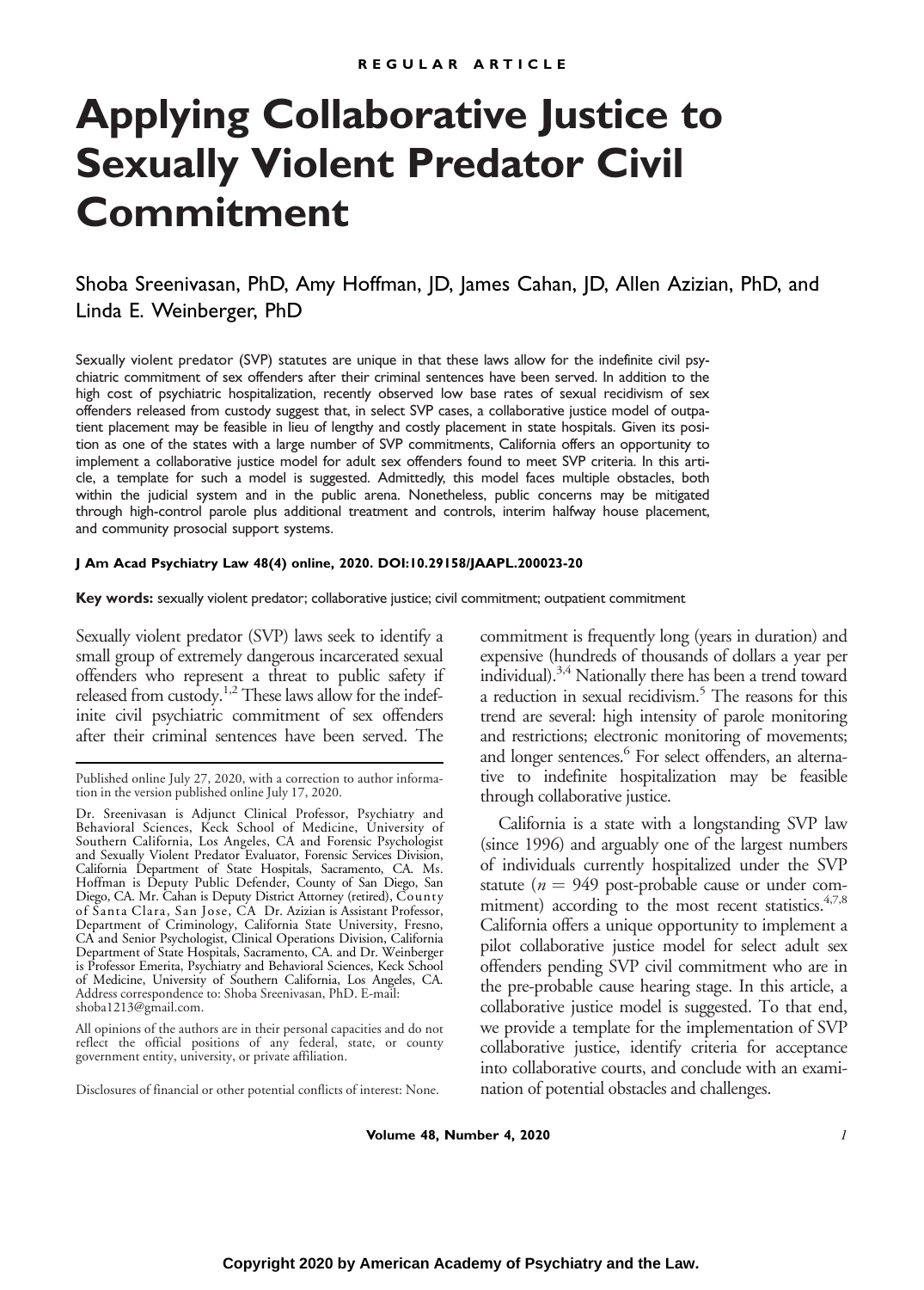#### **SVP Laws**

The first SVP law was enacted in the state of Washington in 1990.<sup>9</sup> Currently, 20 states and the federal government have implemented civil commitment statutes for sex offenders.<sup>2,10</sup> These statutes require the presence of a mental disorder that predisposes the individual to a serious and well-founded risk for future SVP behavior. SVP laws aim to protect public safety but also have legal safeguards for the sex offender facing civil commitment. Generally, but not always, these include a high standard of proof for such commitment (i.e., beyond a reasonable doubt)<sup>11</sup> given the potential for a life-time commitment. The most common diagnoses are the sexual deviancy disorders (paraphilic disorders); however, antisocial personality disorder is also used.<sup>1,10,12</sup> Some critics of the SVP laws argue that civil psychiatric commitment has been co-opted to incarcerate dangerous criminals and not dangerous individuals with a mental illness.<sup>13</sup> Despite such objections, the laws have withstood constitutional challenges.<sup>14,15</sup>

#### **Current California SVP Commitment**

In California, Welfare and Institutions Code Sections 6600 through  $6609.3^{16}$  cover the legal requirements of who qualifies as an SVP through the specifics of how that person is released into the community. The evaluations occur typically six months prior to the individual's scheduled parole release from prison custody. In California, under the determinate sentencing terms, the individual has a fixed parole date. The SVP law asks three questions, all of which must be answered in the affirmative by the forensic psychologists or psychiatrists of the California Department of State Hospitals (DSH) who conduct the evaluation for an SVP petition to be forwarded to the District Attorney's office:

Has the individual been convicted of a sexually violent criminal offense against one or more victims?

Does the individual have a diagnosable mental disorder that predisposes the person to the commission of criminal sexual acts?

Is the individual likely to engage in SVP criminal behavior as a result of a diagnosed mental disorder without appropriate treatment and custody?<sup>17</sup>

The face-to-face evaluations are conducted by two forensic mental health experts (psychologists or psychiatrists). Pursuant to Section 6602 Welfare and Institutions Code,<sup>16</sup> once the probable cause hearing begins, the person alleged to be an SVP remains in custody until that person is no longer considered to meet the SVP criteria. The SVP procedure is civil in nature.18 The law provides that individuals are entitled to a trial by jury, the assistance of counsel, the right to retain experts or professional persons to perform an examination on their behalf, and access to all relevant medical and psychological records and reports. In addition, the court or jury shall determine whether, beyond a reasonable doubt, the person is an SVP.

Since the inception of the California SVP law, nearly 19,000 sexual offenders in state prison were referred for an SVP evaluation.<sup>8</sup> Of these, only 2,216 were found to meet the criteria, and 1,585 were then sent for a probable cause hearing. Of these individuals, the court found probable cause in 72 percent of the cases  $(n = 1,141)$ , and 949 individuals were housed in the state hospital.

The SVP proceedings for civil commitment begin after the individuals have served their prison term and are pending parole release. They are assessed by two forensic evaluators as to whether they meet all three criteria. If so, they do not get paroled to the community at their scheduled date. Instead, they are transferred from prison custody to a jail in the county where they were last adjudicated to await the scheduling of a probable cause hearing. Individuals can choose to waive time (i.e., allow the probable cause hearing to be delayed) and remain housed at the county jail until the hearing is held. For individuals who have a probable cause hearing and are found to meet the criteria, they are then transferred from the county jail to a locked forensic state hospital, where they will stay until their SVP commitment trial. In California, individuals can remain at this stage (postprobable cause hearing and pretrial) and be housed at the forensic state hospital for many years if they choose to waive time for the SVP trial.

The motivation to waive time and remain at the pretrial stage may be due to multiple reasons, such as an expectation that filed court appeals may be in their favor, hope for a change in the law, or anticipation that an evaluator will find in their updated evaluations that the individual no longer meets the SVP criteria due to changes in their status (e.g., age or health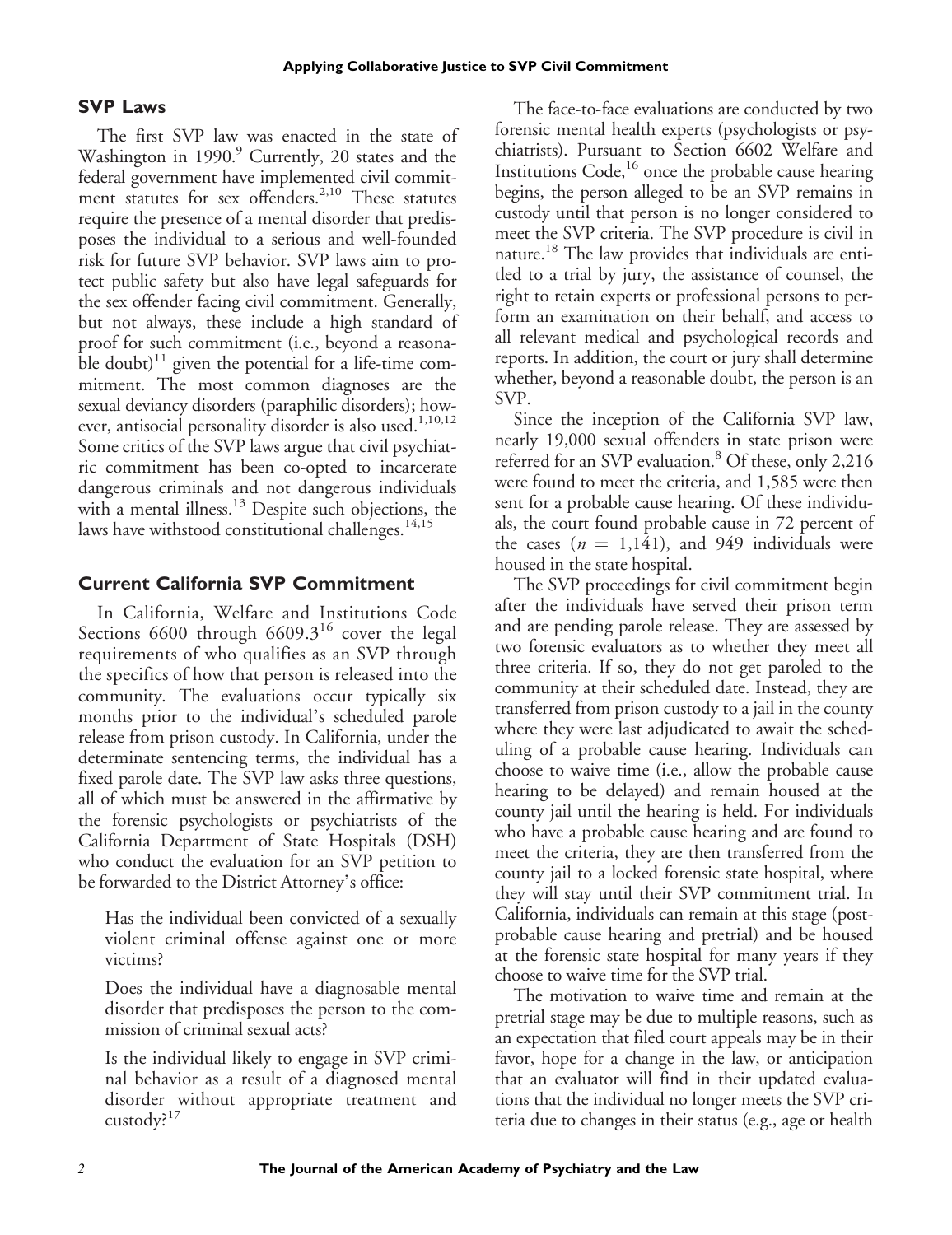effects, participation in treatment or community plans). Recent data from the California DSH indicate that persons at the post-probable cause stage ( $n =$ 441) remained in the state hospital for a mean of 5 years and 10 months, with 25 percent  $(n = 110)$ being detained for approximately 11 years.<sup>8</sup> Prior to trial, the deputy district attorney will request an update to determine if the individual continues to meet the SVP criteria.

Once an individual goes to trial and is found to meet the SVP criteria beyond a reasonable doubt, the person is committed to the state hospital for an indeterminate period and released only when the court deems that the person no longer meets the criteria for an SVP commitment. Annual evaluations by forensic evaluators (i.e., psychologists) occur at all the various stages to determine whether the individual continues to meet the criteria.<sup>17</sup> Approximately 29 percent ( $n = 458$ ) have been discharged as no longer meeting the SVP criteria. Of these, 195 were post-probable cause and precommitment (pretrial), and 263 were postcivil commitment (following  $trial$ ). $8$ 

## **Rationale for SVP Collaborative Justice**

#### *Declining Sexual Recidivism Rates*

Nationally there has been a trend toward a reduction in sexual recidivism, from a prior estimate of almost 14 percent to current estimates of between 5 and 7 percent.<sup>5,19</sup> Moreover, the rate of sexual recidivism among those released from California prisons on parole has remained very low at 0.9 to 1.3 percent across several years.20–<sup>22</sup> Because outcome is defined by conviction and not arrest for a sex crime, and the follow-up period is only three years, these data may underestimate sexual recidivism. In one study of 1,198 California sex offenders released on parole in 2009 and 2010 where sexual recidivism was expanded to include arrest or conviction and with a longer (five-year) follow-up, the sexual recidivism rate remained low at 4.4 percent.<sup>23</sup> When individuals who did not have an opportunity in the community to reoffend, due to either death or deportation, were removed from the analysis, the five-year sexual recidivism rate in a sample of 371 released sex offenders was 6.2 percent ( $n = 23$  offenders).<sup>5</sup> Those individuals found to meet SVP criteria by definition represent a subgroup of high-risk offenders as differentiated from the general sample of released sex offenders.

The above outcome data may underestimate sexual reoffending in portions of the sex offender population because the studies did not identify recidivism risk level. Supporting this limitation are the findings of a recent California study of sex offenders released from prison and followed for a five-year period where recidivism rates were examined by actuarial (Static-99R) risk level.<sup>5</sup> Substantially higher rates of sexual recidivism were found when high-risk offenders (30.3% or 10 of 33, Level IVb) were compared with those in a low-risk category (1.4% or 1 of 71, Level II).<sup>5</sup> The prison outcome data, although not segmented by risk level, nonetheless represent thousands of sex offenders released in each fiscal-year cohort group where very low sexual recidivism rates were consistently found (e.g., 8,942 sex offenders were released between July 1, 2009 and June 30, 2010, and 3,313 between July 1, 2012 and June 30, 2013).20 These recidivism data described individuals who were not found to meet SVP criteria and were released under standard parole conditions. Given the intent of the SVP law to identify a small group of extremely dangerous individuals, it could be argued that these recidivism rates do not apply to those found to meet SVP criteria.

#### *Low Recidivism in Released SVPs*

Recent studies of released individuals found to meet SVP criteria report sexual recidivism rates that are either slightly higher or somewhat lower than current national estimates of sex offenders in general (5 to 7 percent). A large-scale study of sex offenders in Florida recommended for SVP commitment but later released reported a low rate of sexual recidivism of 10 percent (71 of 710 offenders with an arrest or conviction for a sexual offense, and a 4.5 percent rate of felony conviction for an average of 5 years).<sup>24</sup> When the follow-up period was demarcated as five to 10 years or more than 10 but less than 14 years, the sexual recidivism rates were very similar at 6.8 percent and 6.5 percent, respectively. These rates were, however, higher than the three to four percent rate for five to 10 years postrelease among approximately 1,200 Florida sex offenders who were not recommended for SVP commitment after undergoing an evaluation.<sup>25</sup> Among those recommended for an SVP commitment, most individuals in the sample were released without SVP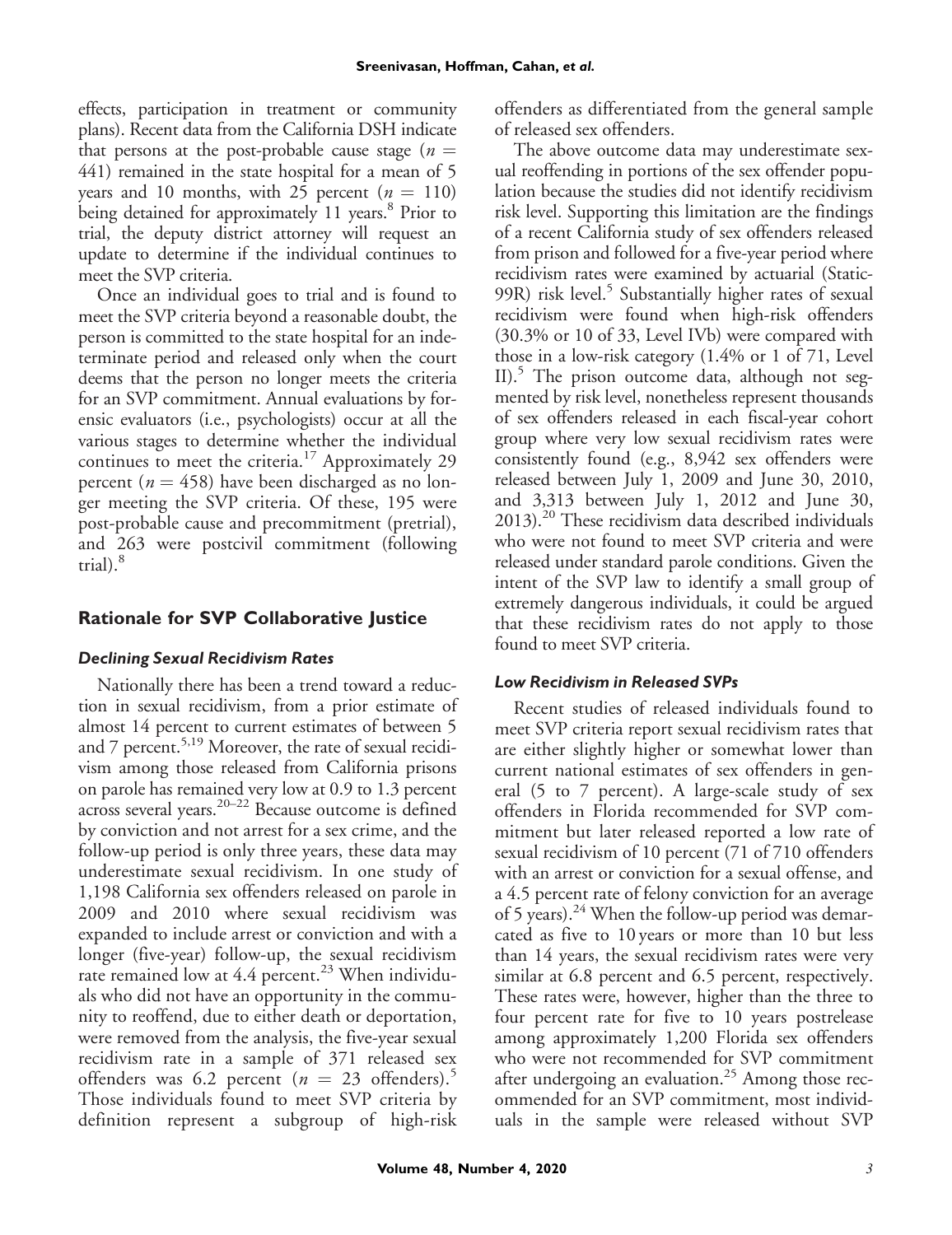commitment or treatment ( $n = 610$ ), whereas some  $(n = 100)$  were recommended, committed, and later released. Of that smaller group of those who were committed, most had several years of inpatient treatment prior to their court release when they were found to no longer meet criteria. This subgroup had a low sexual reconviction rate (three percent) after release; however, this finding is limited by the variable follow-up period, with some as little as under one year in the community.24

Among 102 released New Jersey sex offenders followed for an average of 6.5 years, the sexual recidivism rate was  $10.\overline{5}$  percent.<sup>26</sup> In addition, among 1,928 Texas offenders considered for SVP commitment, there was a 3.2 percent rate of sexual recidivism; the follow-up period varied between 2.25 and 7.5 years. $27$ 

#### *Released California SVPs*

Two studies provide data on the risk level of those found to meet California SVP criteria and then released. Both reported low rates of sexual recidivism. One early report followed 93 individuals after the SVP probable cause hearing but prior to civil commitment who were later released from the state hospital. The rate of sexual recidivism for that group was 6.5 percent at almost five years postrelease.<sup>28</sup> A recent larger study of 399 individuals, who were released unconditionally from California SVP commitment by the court when considered by evaluators to no longer meet SVP criteria, reported that approximately half the sample were post-probable cause and still pending a trial and the other half had been committed.<sup>8</sup> This sample averaged seven years of placement in a forensic hospital prior to release; this does not imply, however, that such individuals participated in hospital treatment to reduce their risk. Approximately two thirds of individuals remanded to the state hospital under the SVP law post-probable cause hearing do not participate in sex offender treatment. The fixed five-year follow-up recidivism data mirrored the low national rate for sexual recidivism at approximately six percent.<sup>7</sup>

#### *Civil Commitment Is Lengthy and Expensive*

The indefinite nature of SVP commitment results in lengthy psychiatric hospitalization that is expensive. In certain cases, even among those identified as meeting SVP criteria, public safety could be achieved through outpatient monitoring. Among the 20 state jurisdictions and the federal government that have enacted SVP laws, admission, discharge, and length of hospitalization vary considerably but tend to be years rather than months.<sup>7</sup> Although the exact cost of SVP commitment is difficult to discern due to difficulty in separating expenses for evaluation, court proceedings, and hospital operation, it may be approximately \$250,000 a year per patient using California data (i.e., hospital operation cost divided by total number of patients in a given year) or a total of \$235 million each year. $4$  These costs may be higher for the elderly or for those with serious health problems requiring community hospitalization for emergency and other medical interventions not available at the state hospital.

Some states, such as Minnesota,<sup>29</sup> New York,<sup>30</sup> and Texas, $^{24}$  have alternative outpatient programing that is less restrictive than hospitalization or have settlement agreements (as in Florida; see below) that permit SVPs to attend community treatment.<sup>24</sup> Florida's low recidivism rate of 10 percent (i.e., arrest or conviction at an average release period of five years) is similar to that of Texas  $(7.5\%)$ .<sup>24</sup> Those under mandated supervision in Texas had an even lower rate of sexual recidivism (0.8 percent) over an average release period of 4.77 years, thus strongly supporting supervised release as a method to reduce risk.

California has no alternative to inpatient commitment. For those civilly committed (i.e., post-probable cause and post-commitment trial), the SVP law requires inpatient psychiatric hospitalization with the option for outpatient treatment under conditional release after participation in the state hospital sex offender treatment program. As a practical matter, few individuals committed are actually released for outpatient treatment under DSH's conditional release program (CONREP). Since inception of the SVP law in 1996, only 46 individuals have been released conditionally to CONREP as of February 1, 2019; 17 have been unconditionally discharged, 18 have been revoked or hospitalized, four died while under release, and 14 are currently in CONREP.<sup>8</sup> The average length of inpatient stay prior to conditional release is 10 years.

Housing has been identified as a significant problem. The stigma of being identified as an SVP is evident in the amount of time it takes CONREP to locate housing for an individual ordered by the court to be released conditionally, which has ranged from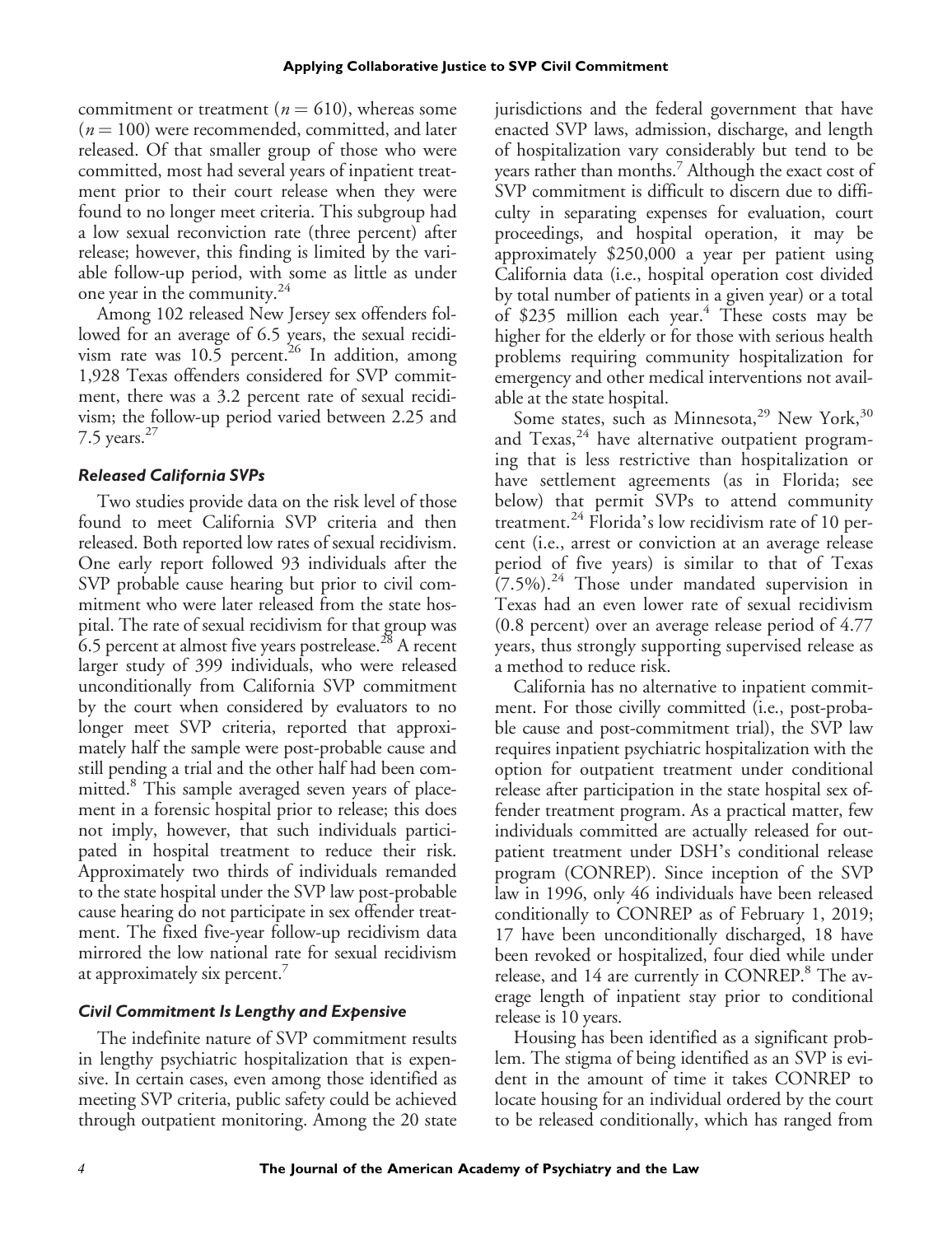12 to 18 months. There is no state-owned housing for SVPs; therefore, CONREP must find houses to rent from owners for one individual, and such rents have been exorbitant. The average yearly cost for one individual under SVP CONREP is \$653,000, well exceeding that of inpatient costs at the state hospital, which is estimated as an average of \$250,000.<sup>8</sup> Such high costs for securing housing for released SVPs under CONREP are related to residency restrictions (e.g., cannot be close to a school, park, or places where children congregate) and finding homes in rural areas to meet residency restrictions. The requirement of community notification that an individual designated as an SVP is being released is another contributing factor to cost. Such notification requires added security measures, including live-in guards, stemming from community demands for their safety and a possible threat to the released individual.<sup>8</sup> The length of stay on conditional release prior to unconditional discharge is 4.4 years, with a range of six months to 101 months.

## *Sex Offender Diversion*

Sex offender diversion remains limited and is largely confined to juvenile offenders.<sup>31</sup> Reentry programs for adult sex offenders face the obstacles of public mistrust and the belief that sex offenders pose a substantial risk for recidivism.32 Consequently, there are few jurisdictions that have diversion programs for adult sex offenders. Colorado offers one example where it is possible to have the sentencing for a sex offense deferred.<sup>33</sup> For an offender to have a sex offense deferred under this statute, the prosecutor, the attorney for the defendant, the defendant, and the judge all must agree on the stipulated terms. If the individual successfully completes all the requirements in the stipulation, the guilty plea is set aside and the case is dismissed. Although the statute allows for sex offenses to be included in deferred sentencing of a defendant, the prosecutor has sole discretion in determining if the defendant and offense are appropriate for diversion.

#### *SVP Outpatient Commitment in Some States*

La Fond $34$  proposed a model of outpatient commitment as an initial least restrictive alternative for those committed as SVPs. New York State's Mental Hygiene Law 10.03 allows for intense and strict supervision of sex offenders designated as SVPs who have a mental abnormality but are not at the threshold of dangerousness requiring confinement.<sup>35</sup> In a 2009 report, studies of civilly committed sexual offenders under New York's community supervision suggest a very low rate of sexual recidivism  $(2.6 \text{ percent})$ .<sup>36</sup> Texas also has an intense outpatient supervision process for those found to meet  $SVP$  criteria, $37$  with a low rate of sexual recidivism (0.8% over an average release period of 4.77 years). $^{24}$  It should be noted that, in 2015, Texas modified its SVP treatment program from being outpatient only to a tiered program including inpatient and outpatient treatment.<sup>38</sup>

## *Rare SVP Diversion Prior to Probable Cause Stage*

Alternatives to SVP forensic hospital placement at the probable cause stage remain rare. Florida has settlement agreements initiated at the probable cause stage for those recommended for SVP commitment. Such offenders have factors (e.g., health, age, or other aspects that reduce risk) that are persuasive to state attorneys and the court and can hold the SVP proceedings in abeyance.<sup>24</sup> Although the offender has stipulated to being an SVP, this agreement allows the court to treat the offender as an SVP only if the individual violates the agreement. The person is released to the community under certain terms and conditions, including outpatient treatment. If those terms and conditions are violated, the commitment process may be initiated. Of the 140 offenders with such settlement agreements, there was a 3.6 percent rate of a new sex offense conviction, with follow-up of one to 10 years. $^{24}$ 

## **Collaborative Versus Adversarial Justice**

The U.S. justice system remains largely an adversarial system of law. In a typical court case, the party who bears the burden of proof presents evidence to the trier of fact by way of witness testimony or other documentary evidence. The opposing party rebuts that evidence by way of cross examination and, in some cases, may present affirmative evidence to support their party's position. At the conclusion of the presentation of evidence, each party provides a closing argument to the trier of fact. The judge or jury then renders a verdict that is based on their determination of the facts of the case presented in accordance with the law provided. The strength of the argument may be influenced by the skill of the presenter of the case (typically an attorney). Some have argued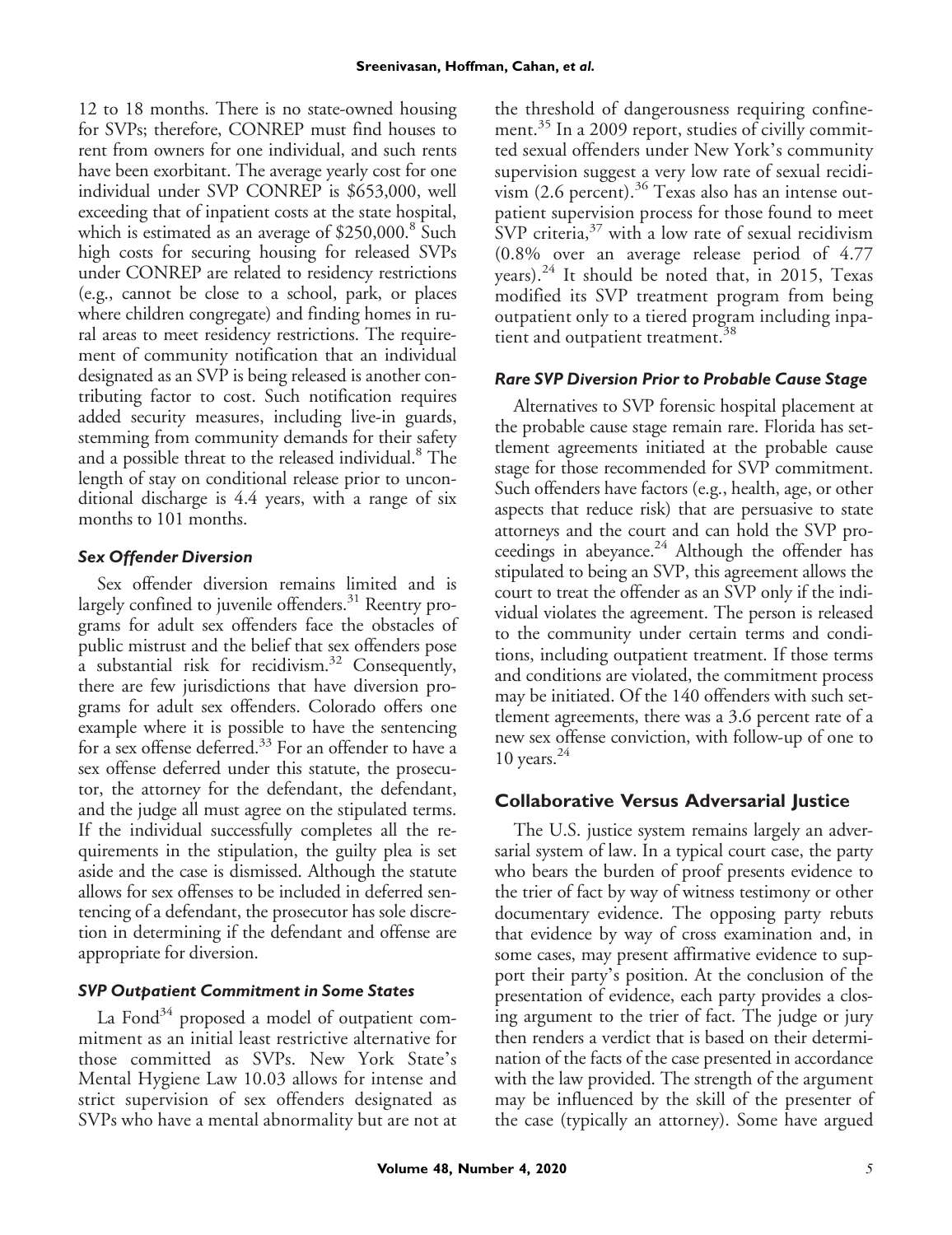that wealthier litigants can obtain more skilled lawyers than poor litigants; thus, it is wealth rather than the truth of the matter that may influence the case outcome.<sup>39</sup> Wealthier litigants are better able to retain expert witnesses to assist in the presentation of the evidence, expend resources in investigation, and perhaps retain the assistance of a jury consultant. Such an imbalance has led some scholars to question the fairness of the adversarial system.<sup>40</sup> Indeed, almost 35 years ago, U.S. Supreme Court Chief Justice Burger stated, "Trials by the adversarial contest must in time go the way of the ancient trial by battle and blood" (Ref. 41, p 62). In recent years, an alternative justice model, that of a collaborative system, has been implemented in certain criminal justice cases, typically those involving defendants with drug or mental health disorders.

#### *Collaborative Justice Promotes Cooperation*

In contrast to the adversarial system, collaborative justice promotes cooperation and team-based problem-solving between multiple parties: judges, prosecutors, defense attorneys, probation and parole representatives, corrections personnel, victim advocates, law enforcement officers, and public and private treatment providers. These collaborative courts coordinate judicial supervision with rehabilitation and treatment, and they include extensive monitoring with the goal of reducing criminal recidivism and managing the criminal defendant's behavior through treatment rather than punishment. In collaborative courts there is an identified nexus between the psychiatric or substance use disorder and the criminal behavior. Consequently, emphasis is on treatment rather than punishment of the individual. Frequently called "problem-solving courts," this system offers diversion in lieu of punishment; examples include drug courts and mental health courts.

#### *Diversion Courts and Recidivism*

Evaluations of the success of such courts in reducing recidivism via rigorous design (such as control groups) have been limited. A relatively recent metaanalytic review of mental health courts (18 studies) suggested small positive effects in reducing recidivism and improving clinical outcomes.<sup>42</sup> Despite the limitations in research methodology, reviews have noted, in addition to cost savings over the long term, that those diverted to mental health court had increased

utilization of mental health services and had reductions in recidivism.  $43-47$ 

## **Proposed Model for SVP Collaborative Justice**

California's system of negotiation courts provide for collaboration between the defense attorney, prosecutor, judge, and probation officer in a review of the entire context of the crime and the characteristics of the accused individual (including criminal and medical histories) to decide what is best for the defendant and for the community.<sup>48,49</sup> In such cases, charges may be dismissed if all conditions of the treatment plan and supervision terms are met over a stated period of time. We propose that the collaborative justice hearing would be scheduled prior to the probable cause hearing. The DSH refers all positive cases (i.e., where two or more evaluators have found the individual to meet SVP criteria) to the District Attorney's Office in the county where the individual was last adjudicated. The District Attorney's Office can file or decline to file an initial petition for civil commitment pursuant to the Sexually Violent Predator Act. For cases in which the District Attorney's Office files the petition, the individual is not released on parole but is transferred from state prison to a county jail to await the probable cause hearing. Given that civil commitment is predicated upon a diagnosed mental disorder, the SVP collaborative court is envisioned to fall under a county's mental health or behavioral health collaborative court system. No statutory change to the law would be required to implement the SVP collaborative court. That is, Section 6602 (b) Welfare and Institutions Code indicates that "the probable cause hearing shall not be continued except upon a showing of good cause by the party requesting the continuance."<sup>16</sup>

In a collaborative court option, parties could agree to good cause for continuance, and the process would not require statutory changes for implementation. The collaborative justice team would include the judge, the deputy district attorney, counsel for the respondent, a representative from the parole board, independent forensic psychologists or psychiatrists experienced in sex offender evaluations, and victim's rights advocates. The independent forensic expert would not be either of the SVP evaluators who performed the original evaluation. The independent forensic expert would review all case materials to determine if the individual could be treated safely in the community with the enhanced restrictions and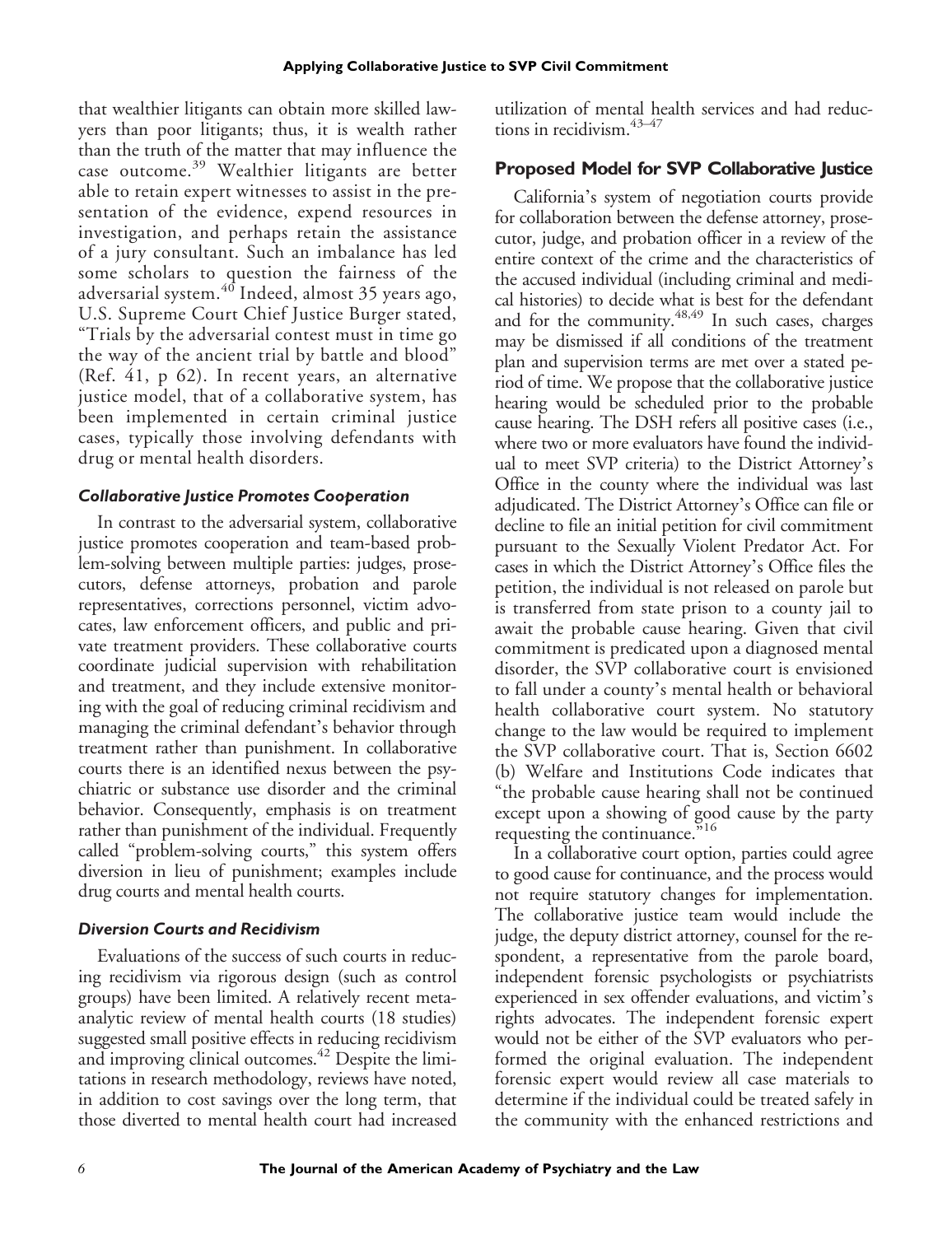requirements of collaborative justice. In addition, the forensic expert would play a continuing role in reviewing treatment participation and progress; results from penile plethysmograph and sexual history polygraph examinations would be considered, as well as additional measures that might be implemented to manage risk. This model would allow for a small number of cases to be included in the collaborative court. Figure 1 provides a template for SVP collaborative justice proceedings.

## *Release Conditions*

The release conditions would include parole conditions for high-risk sex offenders, such as interim halfway house placement, GPS monitoring, residence restrictions, restrictions against association with children, drug and alcohol prohibitions, curfew, internet restrictions, work restrictions, relationship restrictions, prohibition of any use of pornography, and polygraph testing.<sup>50,51</sup> Such conditions are similar to those used for outpatient management of individuals found to be SVPs in New York and Texas. $30,37$  In addition, the collaborative court would place other mandates, specifically participation in both sex offender and other psychosocial groups (e.g., anger management, substance abuse treatment, posttraumatic stress disorder treatment). The participant would be given assistance with prosocial integration, such as providing opportunities for employment and development of appropriate social networks. Quarterly reports to the court on the participant's progress and success in meeting treatment goals and objectives would be required. Any violation of these conditions could result in a revocation of the collaborative court agreement and reinstatement of SVP court proceedings.

## *Duration of Court Monitoring*

As individuals accepted into the collaborative court are in the pre-probable cause stage and therefore not civilly committed under the SVP law, parole is the only supervised release option. Consequently, the period of collaborative court management would be restricted to the parole term; in California, this ranges from three to 10 years.<sup>8</sup> Admittedly, parole terms are of a short duration compared with indefinite commitment. The SVP collaborative court would follow mental health courts in their model with treatment as a core feature. Collaborative justice team members (i.e., judge, deputy district attorney, defense attorney, parole agent, forensic psychologist or psychiatrist, victim's rights advocate) would meet at regular intervals (e.g., monthly) to discuss supervision and reintegration of each participant. Facets of the collaborative court that enhance the success of the individual and facilitate community safety would also include program flexibility, which would allow terms of the program to be adjusted to either add or delete programmatic mandates based on the risk, need, and responsiveness of the participant.

## *Inclusion Criteria*

Table 1 lists some guidelines for inclusion or exclusion from collaborative justice. Guidelines regarding risk factors for those at the highest risk for sexual recidivism would be based upon existing empirical research.<sup>19,52-56</sup> Factors such as time without offense in the community would be used as mitigating factors.<sup>6</sup> For example, an offender with a history of multiple hands-on offenses, such as rape and child sexual molestation, and who has engaged in sexual crimes while on parole, even after experiencing sanction, would be a potential case for exclusion. On the other hand, a sex offender whose criminal history is remote, even if substantial, and whose index offense is not sexual, and who has a history of being in the community for a lengthy period of time without sexual offending, would be a potential case for inclusion. The California SVP law does not exclude remote sex offense history.<sup>16</sup> Of note, remote sexual criminal history as an inclusion criterion for collaborative court may not be applicable in jurisdictions outside of California. This assessment could be made through a record review by one or more forensic psychologists or psychiatrists. The independent mental health evaluator(s) would supply the collaborative court team with an opinion as to whether the selected individual should be considered for the collaborative court and avoid having a trial on the initial petition for civil commitment. It would then be up to the collaborative court team to decide if the case should be accepted.

#### *Enhancing Community Support*

Attempting to navigate back into society from lengthy incarceration is daunting for anyone; however, when coupled with a sex offender label, the resources available are even fewer than those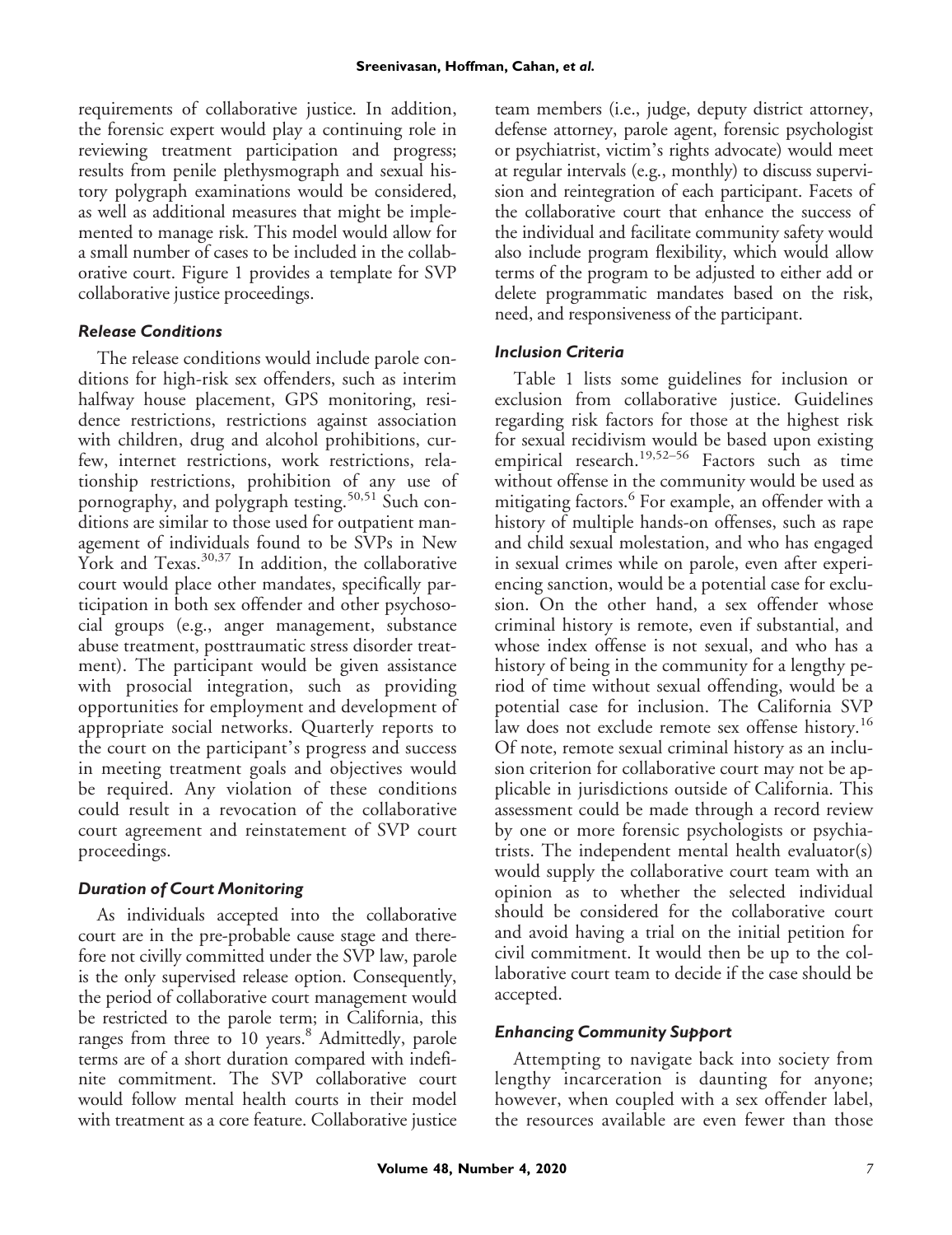

Figure 1. Collaborative Justice Model. DSH, Department of State Hospitals; SVP, sexually violent predator.

for individuals who have nonsexual offenses.<sup>32,57</sup> The stigma that is associated with sexual offenders may lead to their families becoming pariahs in their communities<sup>58,59</sup> and thus may influence

family members and friends to cut ties with the offenders.

Employment and stable housing are core factors that enhance successful community integration for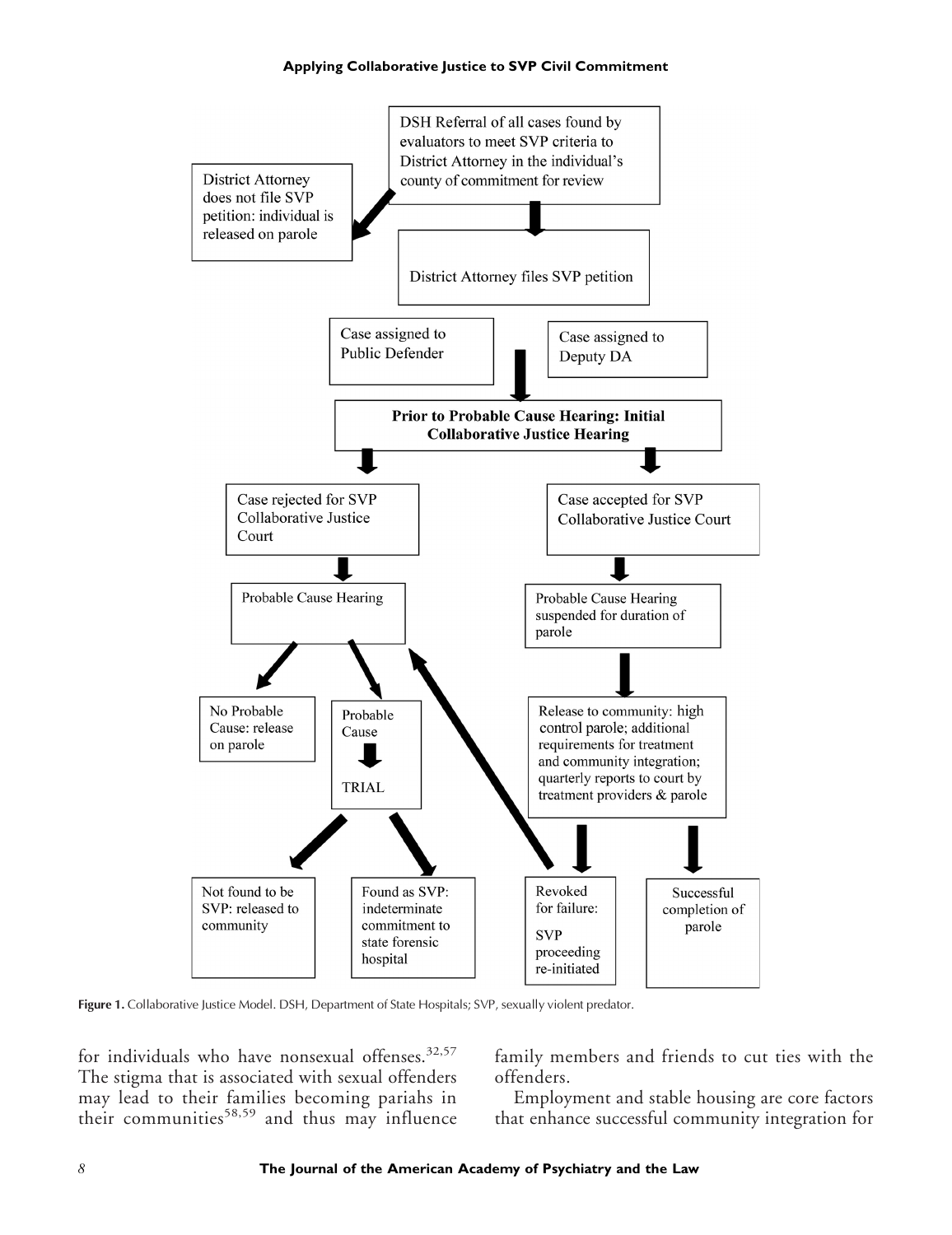#### **Sreenivasan, Hoffman, Cahan,** *et al.*

| <b>Table 1.</b> Parameters for Cases Accepted or Rejected for Collaborative Court |
|-----------------------------------------------------------------------------------|
|                                                                                   |

| Case Characteristics for Acceptance                                                                                                                                                                         | Case Characteristics for Rejection                                                                                                                                                                                                                                                  |  |
|-------------------------------------------------------------------------------------------------------------------------------------------------------------------------------------------------------------|-------------------------------------------------------------------------------------------------------------------------------------------------------------------------------------------------------------------------------------------------------------------------------------|--|
| One child or adult victim for qualifying offense where sexual conduct is<br>not substantial                                                                                                                 | Multiple child or adult victims with substantial sexual conduct;<br>sexually sadistic crimes against adult or child victims                                                                                                                                                         |  |
| Sexual history does not suggest preferential pedophilic or paraphilic<br>interests                                                                                                                          | Sexual history suggests entrenched, preferential sexual interest in<br>children or sadistic or coercive contact with adults                                                                                                                                                         |  |
| Victim selection is not clearly predatory (e.g., intrafamilial offending)                                                                                                                                   | Victim selection:                                                                                                                                                                                                                                                                   |  |
|                                                                                                                                                                                                             | Clear predatory pattern: targeting strangers, kidnap or abduction<br>involved                                                                                                                                                                                                       |  |
|                                                                                                                                                                                                             | Targets particularly vulnerable victims: elderly, toddlers/infants<br>(neophilia), or persons with disabilities                                                                                                                                                                     |  |
| Age is a mitigator:                                                                                                                                                                                         | Age is not a mitigator:                                                                                                                                                                                                                                                             |  |
| Older offender (over 60) with long-term incarceration whose qualifying<br>offense occurred 15 years prior to sexually violent predator petition                                                             | Older offender (over 60) with last sexual offense occurring in an older<br>age bracket                                                                                                                                                                                              |  |
| Offender is young (e.g., 20s) with sex offenses occurring at age 18 and<br>only nonqualifying priors as an adolescent                                                                                       | Young offender (e.g., 20s) with a pattern of adolescent and early<br>adulthood qualifying prior sexual offenses; trajectory of victim<br>choice suggests sexual deviance                                                                                                            |  |
| Motivation for treatment with evidence of participation in sex offender<br>treatment in custody or self-help participation in management of<br>coping skills to address anger, depression, or substance use | Little or no evidence of positive programing in custody; poor impulse<br>control in custodial setting, such as drug use, sexual acting out, or<br>violence toward others                                                                                                            |  |
| Sex offending occurred under intoxication, has engaged with in-custody<br>substance-abuse treatment                                                                                                         | Sex offending occurred under intoxication and with evidence of<br>in-custody use of substances                                                                                                                                                                                      |  |
| Protective factors of prior prosocial functioning: good employment, has<br>social and financial supports                                                                                                    | Protective factors absent; history of antisocial functioning, poor<br>employment, negative influences as social support (e.g., gang), no<br>financial support                                                                                                                       |  |
| Sex offending was situationally based, related to youth gang affiliation<br>with no current history of such affiliation                                                                                     | Offense analog behaviors, such as habitual involvement in sexually<br>deviant activities in custody (e.g., coercive sexual contact, child<br>materials or pictures, stalking staff for sexual contact) or distributes<br>or makes sexually explicit drawings, narratives, or photos |  |
| Offender special characteristics:                                                                                                                                                                           | Offender special characteristics:                                                                                                                                                                                                                                                   |  |
| Developmentally delayed, receiving government support, or offenses in-<br>dicative of emotional identification rather than sexual interest in<br>children                                                   | Lack of compliance with authority in custody setting; multiple rules<br>violations with anger or aggression indicative of a pattern of<br>defiance toward authority                                                                                                                 |  |
| Medical conditions that limit mobility or create short life expectancy                                                                                                                                      | Medical conditions that do not limit mobility or, if they do, offender<br>has previously sexually acted out despite conditions                                                                                                                                                      |  |
| Offense characteristics or history:                                                                                                                                                                         | Offense characteristics or history:                                                                                                                                                                                                                                                 |  |
| Offender's current offense is not sexual; offender has been in community<br>for extended period without sexual offending                                                                                    | History of new sex crimes committed while on parole                                                                                                                                                                                                                                 |  |
| Sexual offense is remote                                                                                                                                                                                    | Sexual offense pattern reflects trajectory of increasing sexual<br>aggression and predatory behavior                                                                                                                                                                                |  |
| History of one adult or child qualifying victim with more recent history<br>of noncontact sexual offenses                                                                                                   | Offender has wide range of victims (e.g., adults and children, males<br>and females) and broad sexual deviance                                                                                                                                                                      |  |

paroled offenders, both general and sexual.<sup>60</sup> There are many restrictions placed on sex offenders that hinder their ability to secure stable employment. Most states prohibit sex offenders from obtaining a wide variety of occupational licenses and employment. Employment discrimination against sex offenders is also widely practiced in private businesses despite the promises of antidiscrimination reforms. Interim halfway housing by parole can provide a temporary solution, yet securing long-term housing remains problematic. Sex offender residency restrictions are not always commensurate with victim characteristics. For example, restricting an offender with an adult victim from living close to areas where children may congregate could contribute to homelessness and inadvertently increase the risk to reoffend.

Protective factors, such as coping and social integration, can mitigate the risk for sexual recidivism.<sup>54</sup> Although limited, there are community resources that can facilitate a healthy stable environment for released sex offenders. For those individuals who are military veterans, the Veterans Health Care System may provide access to housing, mental health, medical treatment, and employment opportunities that can enhance community reintegration. Circles of Support and Accountability (COSA) is a nonprofit organization that relies on community members to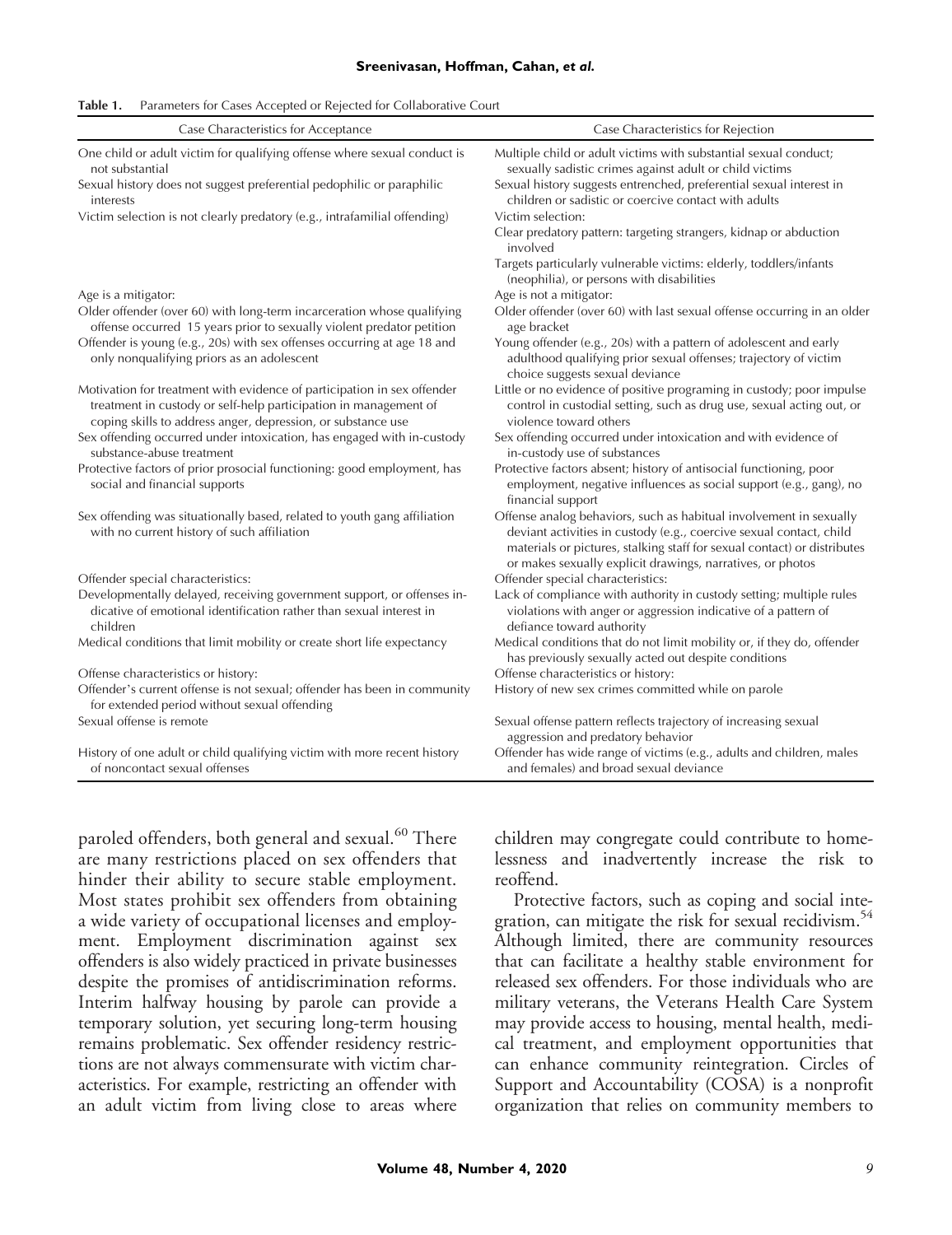meet with the offender on a weekly basis and talk with them about struggles, successes, and any other challenges the person might be facing that week. $61,62$ In this model, three to five community "core" volunteers become integral in the reintegration of the offender and act as extra ears and eyes on the person to solve problems of daily living that could create a pathway for reoffense. A systematic review of 15 studies related to the effectiveness of COSA reported that participation in COSA helped offenders with community readjustment, such as engaging in prosocial activities and employment.<sup>63</sup> The studies reviewed, however, were limited by short follow-up and a low base rate of sexual recidivism that did not allow for assessing the efficacy of this support in reducing sexual reoffense.

#### *Identifying Benchmarks*

The more prosocial and structured daily commitments a person is able to develop, the better chance the individual has at living a lawful, meaningful life in the future.<sup>63</sup> Included among such benchmarks would be fostering healthy relationships with adults that are separate and apart from the client's sex offender treatment groups, gainful employment, financial stability, remaining substance-free, and community engagement, such as through religious affiliation or other prosocial activities.<sup>54,63</sup>

#### *Confidentiality Parameters*

As part of the client's mandatory sex offender treatment and supervision in California, clients must fully and truthfully answer all questions posed during polygraph examinations. Failure to answer a question would violate legally required terms of supervision. Because the answers are compelled, they cannot be used against the offender in subsequent criminal proceedings.<sup>64</sup> Guidelines developed by state sex offender management boards offer a useful template in addressing how information learned within treatment during parole and probation periods cannot be used for further criminal prosecution.<sup>60,65</sup> For a therapeutic alliance to be formed, which in turn enhances successful and safe reintegration of the individual into society, information disclosed by the client needs to remain confidential. When information is disclosed in treatment that causes concerns about the risk posed by the participant in the community, the collaborative justice team will work together to

structure modifications necessary to ensure public safety without hindering progress made in treatment.

### **Potential Obstacles to Implementation**

#### *Public Protest*

Sex offenders trigger great concern in the general public.<sup>58,59</sup> The SVP law was designed to identify sexual offenders with a well-founded risk to offend sexually in a predatory and violent manner. Indeed, those found to meet SVP criteria represent a small percentage of sex offenders referred for evaluation (eight percent of all individuals referred to the DSH for evaluation since the inception of the law).<sup>8</sup> Moreover, approximately 5 to 9 percent of individuals evaluated by at least two forensic psychologists were found to meet SVP criteria between 2010 and 2019.<sup>66</sup> Individuals referred for SVP commitment are likely to have the characteristics that create anxiety in the public regarding sex offenders: multiple victims, a predatory pattern, and a history of sexual recidivism.

#### *Prosecutors*' *Incentive to Negotiate*

If an individual is released through a collaborative justice court, there is always the potential for sexual recidivism, even with measures implemented to greatly minimize such risk. Consequently, there may be little reason for the prosecutor to deviate from legally established procedure and risk questions about why traditional practices were not followed if something goes awry. Under these conditions, it may be difficult to persuade a prosecutor to engage in an alternative resolution through collaborative justice court mechanisms. Nonetheless, individual variability exists among those who meet the legal criteria of an SVP, such as the facts of the prior offenses, their remoteness, length of incarceration and aging effects, and the intensity of the sexually deviant focus. In cases where the SVP criteria fit but the entire context of the person and case support community placement, the prosecutor's responsibility is to consider what is right for the community and the individual. Ideally, this should lead the prosecutor to find a resolution that considers community safety in an environment that gives the individual the tools needed for successful reintegration.

#### *Respondent Objections*

Alternatively, there may be potential barriers to accepting enhanced monitoring and expanded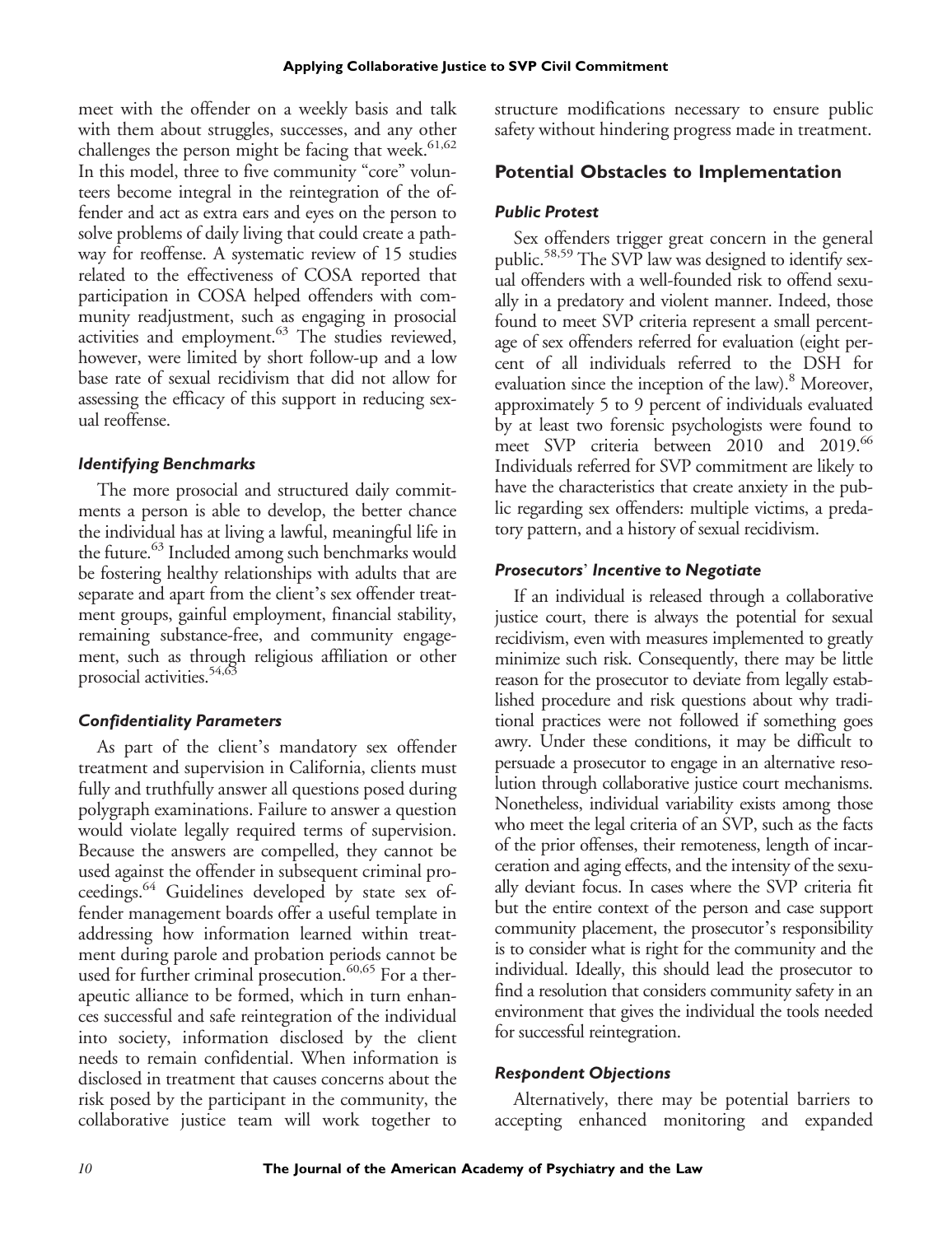conditions for treatment raised by the individual facing civil commitment. Individuals may wish to go to trial to secure unconditional community release because they have already served prison time and have been punished for their wrongdoing. Individuals may not view the state as being able to convince a trier of fact that they should continue to be detained in a state hospital for a crime they have yet to commit or more likely will never commit. These objections notwithstanding, the words "sexually violent predator" alone evoke a visceral response that immediately shifts the burden from the government proving the need for commitment beyond a reasonable doubt to individuals having to prove that they are safe to be released into society, which may be a difficult task. When there are only two options available for an individual faced with an SVP petition, having an opportunity to earn a way out of an indefinite civil commitment may very well be the best option instead of risking a trial and the outcome of trying to navigate out of a locked forensic facility.

## **Conclusion**

California has one of the largest numbers of individuals in the country hospitalized under SVP civil commitment. The indefinite nature of the commitment renders it an expensive program. An additional benefit under collaborative court would be lowering the costs for the management of these individuals. The costs of collaborative court will vary across counties. SVP collaborative court would best fit under behavioral health or mental health collaborative courts. San Diego County data for a behavioral health court indicated that there were 120 participants for fiscal year 2018–2019, with an annual budget of \$1,876,000, which is approximately \$15,600 per participant.<sup>67</sup> Such costs are well below the DSH civil commitment cost of \$250,000 per individual per year and the CONREP costs for the few individuals released (\$633,000 per year). Recent recidivism data support a trend toward declining rates of new sex crimes by released sex offenders. Under close monitoring and mandated treatment in the community, even those found to meet SVP criteria and later released have shown low rates of sexual recidivism.24,27 Such data suggest that select sex offenders meeting SVP criteria may be managed safely in the community. Given the small number of individuals referred by DSH to district attorney's offices across the state for filing a petition (i.e., 50 in 2018, 49 in

2019; California DSH, Public Records Act Request, February 26, 2020) the SVP collaborative court could be subsumed under each county's existing mental health court. The proposed collaborative court system provides diversion as an option to those who are found by evaluation to meet SVP criteria and are facing a probable cause hearing. The model encompasses containment risk-management strategies to assure public safety (e.g., polygraph examination, electronic monitoring, halfway houses, surveillance via parole or probation, state-paid mandated sex offender treatment) $3,34$  and uses release from SVP proceedings as an incentive for the individual to remain crime-free. The focus of the collaboration would be identifying resources that can contribute to the person's overall success in reintegrating back into society in a prosocial way.

The case that fits the alternative treatment model through collaborative justice will have individual characteristics that are often found in traditional SVP cases, but treatment and supervision terms will be tailored to ensure community safety and productivity for the individual. An ongoing obstacle to such integration is that residence restrictions for sex offenders are such that remote areas are frequently the only feasible alternative and may provide few, if any, social interactions. That situation could paradoxically enhance rather than mitigate the risk for criminal recidivism, sexual or nonsexual. Creative solutions will need to be explored to improve the limited opportunities that are available to sex offenders in the community to ensure that isolation does not become the precipitant for reoffending.

#### **References**

- 1. Sreenivasan S, Weinberger LE, Garrick T: Expert testimony in sexually violent predator commitments: conceptualizing legal standards of "mental disorder" and "likely to reoffend." J Am Acad Psychiatry Law 31:471–85, 2003
- 2. DeMatteo D, Murphy M, Galloway M, Krauss DA: A national survey of United States sexually violent person legislation: policy, procedures, and practice. Int J Forensic Ment Health 14:245–66, 2015
- 3. La Fond JQ, Winick BJ: Sex offender reentry courts: a proposal for managing the risk of returning sex offenders to the community. Seton Hall L Rev 34:1173–212, 2004
- 4. California Department of State Hospitals. Department of State Hospitals–Coalinga. Available at: [www.dsh.ca.gov/coalinga](http://www.dsh.ca.gov/coalinga). Accessed December 9, 2019
- 5. Lee SC, Hanson RK, Fullmer N, et al: The predictive validity of Static-99R over 10 years for sexual offenders in California: 2018 Update. Available at: [http://saratso.org/pdf/lee\\_hanson\\_fullmer\\_](http://saratso.org/pdf/lee_hanson_fullmer_neeley_ramos_2018_the_predictive_validity_of_s_.pdf) [neeley\\_ramos\\_2018\\_the\\_predictive\\_validity\\_of\\_s\\_.pdf.](http://saratso.org/pdf/lee_hanson_fullmer_neeley_ramos_2018_the_predictive_validity_of_s_.pdf) Accessed December 9, 2019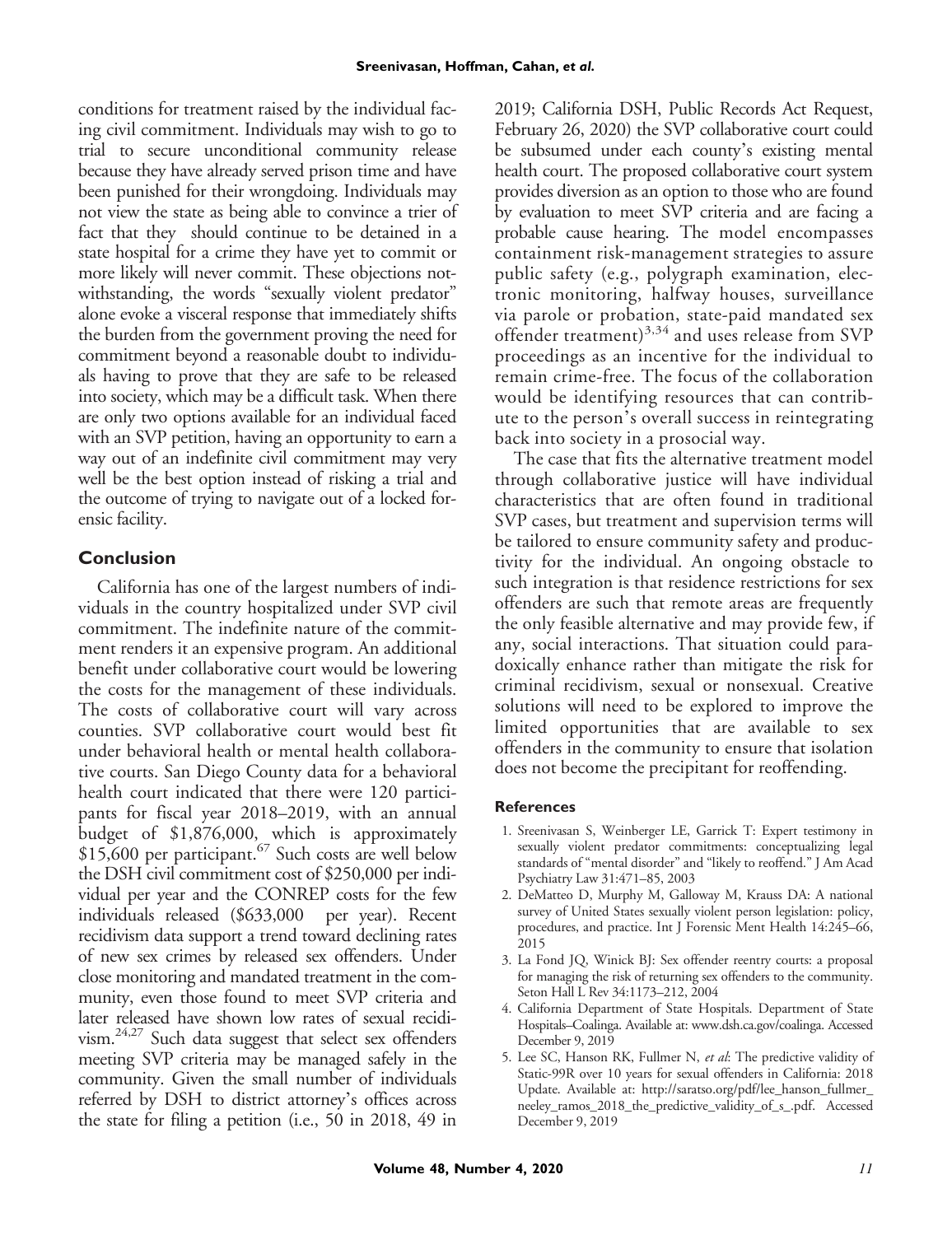#### **Applying Collaborative Justice to SVP Civil Commitment**

- 6. Hanson RK, Harris AJR, Letourneau E, et al: Reductions in risk based on time offense-free in the community: once a sexual offender, not always a sexual offender. Psychol Public Pol L 24:48–63, 2018
- 7. Azizian A, D'Orazio D, Olver M: Recidivism findings from California sexually violent predator commitment program. Presented at the Association for Treatment of Sexual Abusers Conference, Atlanta, Georgia, November 2019
- 8. D'Orazio D: California in context: sexual offender civil commitment across the country. Presented at California Department of State Hospitals, Sacramento, California, August 2019
- 9. Lieb R: Washington's sexually violent predator law: legislative history and comparisons with other states. Available at: [https://](https://www.wsipp.wa.gov/reportfile/1244/wsipp_washingtons-sexually-violent-predator-law-legislative-history-and-comparisons-with-other-states_full-report.pdf) [www.wsipp.wa.gov/reportfile/1244/wsipp\\_washingtons-sexually](https://www.wsipp.wa.gov/reportfile/1244/wsipp_washingtons-sexually-violent-predator-law-legislative-history-and-comparisons-with-other-states_full-report.pdf)[violent-predator-law-legislative-history-and-comparisons-with](https://www.wsipp.wa.gov/reportfile/1244/wsipp_washingtons-sexually-violent-predator-law-legislative-history-and-comparisons-with-other-states_full-report.pdf)[other-states\\_full-report.pdf.](https://www.wsipp.wa.gov/reportfile/1244/wsipp_washingtons-sexually-violent-predator-law-legislative-history-and-comparisons-with-other-states_full-report.pdf) Accessed January 31, 2020
- 10. Weinberger LE, Sreenivasan S, Azizian A, Garrick T: Linking mental disorder and risk in sexually violent person assessments. J Am Acad Psychiatry Law 46:63–70, 2018
- 11. Woodworth GG, Kadane JB: Expert testimony supporting postsentence civil incarceration of violent sexual offenders. Law Probab Risk 3:221–41, 2004
- 12. Sreenivasan S, Rokop J, DiCiro M, et al: Case law considerations in the use of ASPD in SVP/SDP evaluations. J Am Acad Psychiatry Law 48:181–190, 2020
- 13. Zonana H, Abel G, Bradford J, et al: Dangerous Sex Offenders: A Task Force Report of the American Psychiatric Association. Washington, DC: American Psychiatric Association, 1999
- 14. Kansas v. Hendricks, 521 U.S. 346, 1997
- 15. Kansas v. Crane, 534 U.S. 407, 2002
- 16. Cal. Welf & Inst Code §§ 6600-6609.3, 2019
- 17. Los Angeles County District Attorney's Office: Conditional Release of Sexually Violent Predators in Los Angeles County: Frequently Asked Questions. Available at: [http://da.lacounty.gov/](http://da.lacounty.gov/sexually-violent-predators) [sexually-violent-predators.](http://da.lacounty.gov/sexually-violent-predators) Accessed January 31, 2020
- 18. Hubbart v. Superior Court (People) 969 P.2d 584 (Cal, 1999)
- 19. Hanson RK, Morton-Bourgon K: Predictors of Sexual Recidivism: An Updated Meta-Analysis. Ottawa, Ontario, Canada: Corrections Research, Public Safety and Emergency Preparedness, 2004
- 20. California Department of Corrections and Rehabilitation. Outcome Evaluation Report: An Examination of Offenders Released in Fiscal Year 2009-2010. 2011
- 21. California Department of Corrections and Rehabilitation. Outcome Evaluation Report: An Examination of Offenders Released in Fiscal Year 2011-2012. 2013
- 22. California Department of Corrections and Rehabilitation. Outcome Evaluation Report: An Examination of Offenders Released in Fiscal Year 2012-2013. 2014
- 23. Lee SC, Restrepo A, Satariano A, Hanson RK: The predictive validity of Static-99R for sex offenders in California, 2016 update. Available at: [http://saratso.org/pdf/thepredictivevalidity\\_of\\_static\\_](http://saratso.org/pdf/thepredictivevalidity_of_static_99r_forsexualoffenders_incalifornia_2016v1.pdf) [99r\\_forsexualoffenders\\_incalifornia\\_2016v1.pdf.](http://saratso.org/pdf/thepredictivevalidity_of_static_99r_forsexualoffenders_incalifornia_2016v1.pdf) Accessed December 10, 2019
- 24. Montaldi D: A study of the efficacy of the Sexually Violent Predator Act in Florida. Wm Mitchell L Rev 41:780–868, 2015
- 25. Carr C, Schlank A, Parker KC: Review of Florida's Sexually Violent Predator Program Office. September 23, 2013. Available at: [http://media.cmgdigital.com/shared/news/documents/2013/](http://media.cmgdigital.com/shared/news/documents/2013/09/23/09.23_svpp_report.pdf) [09/23/09.23\\_svpp\\_report.pdf.](http://media.cmgdigital.com/shared/news/documents/2013/09/23/09.23_svpp_report.pdf) Accessed December 10, 2019
- 26. Mercado CC, Jeglic E, Markus K, et al: Sex offender management, treatment and civil commitment: an evidence-based analysis aimed at reducing sexual violence. 2013. Available at: [https://](https://www.ncjrs.gov/pdffiles1/nij/grants/243551.pdf) [www.ncjrs.gov/pdffiles1/nij/grants/243551.pdf](https://www.ncjrs.gov/pdffiles1/nij/grants/243551.pdf). Accessed December 10, 2019
- 27. Boccaccini MT, Murrie CD, Caperton JA, Hawes S: Field validity of the STATIC-99 and MnSOST-R among sex offenders evaluated for civil commitment as sexually violent predators. Psychol Public Pol L 15:278–314, 2009
- 28. Lave TR, Zimring FE: Assessing the real risk of sexually violent predators: Doctor Padilla's dangerous data. Am Crim L Rev 705:1–137, 2018
- 29. Minn. Stat. §253B.02, 2019
- 30. NY CLS Men Hyg §10.11, 2019
- 31. Campbell JS, Lerew C: Juvenile sex offenders in diversion. Sex Abuse 14:1–17, 2002
- 32. Yoder J, Farkas MA: Unique challenges of reentry for convicted sex offenders, in Prisoner Reentry: Critical Issues and Policy Directions. Edited by Stojkovic S. New York: Palgrave MacMillan, 2017, pp 13-84
- 33. CO Rev Stat §18-1.3-102, 2019
- 34. La Fond JQ: Outpatient commitment's next frontier: sexual predators. Psychol Public Pol L 9:159–82, 2003
- 35. NY CLS Men Hyg §10.03, 2019
- 36. New York State Office of Mental Health: 2008 Annual Report on the Implementation of Mental Health Hygiene Law Article 10: Sex Offender Management and Treatment Act of 2007. 2009. Available at: [https://omh.ny.gov/omhweb/resources/publications/](https://omh.ny.gov/omhweb/resources/publications/2008_somta_report.pdf 11) [2008\\_somta\\_report.pdf 11](https://omh.ny.gov/omhweb/resources/publications/2008_somta_report.pdf 11). Accessed December 10, 2019
- 37. Bailey RK: The civil commitment of sexual predators: a unique Texas approach. J Am Acad Psychiatry Law 30:525–32, 2002
- 38. Tex. Health & Safety Code §841.0831, 2019
- 39. Sheppard SM: Bouvier Law Dictionary. New York: Wolter Kluwer, 2011
- 40. Burger WE: Reflections on the adversary system. Val U L Rev 27:309–11, 1993
- 41. Burger WE: The state of justice. ABA J 70:62–6, 1984
- 42. Sarteschi CM, Vaughn MG, Kim K: Assessing the effectiveness of mental health courts: a quantitative review. J Crim Just 39:12–20, 2011
- 43. Lamb HR, Weinberger LE, Reston-Parham C: Court intervention to address the mental health needs of mentally ill offenders. Psychiat Serv 47:275–81, 1996
- 44. Christy A, Poythress NG, Boothroyd RA, et al: Evaluating the efficiency and community safety goals of the Broward County Mental Health Court. Behav Sci & L 23:227–43, 2005
- 45. McNiel DE, Binder RL: Effectiveness of a mental health court in reducing criminal recidivism and violence. Am J Psychiatry 164:1395–403, 2007
- 46. Steadman HJ, Redlich A, Callahan L, et al: Effect of mental health courts on arrests and jail days: a multisite study. Arch Gen Psychiatry 68:167–72, 2011
- 47. Lamb HR, Weinberger LE: Deinstitutionalization and other factors in the criminalization of persons with serious mental illness and how it is being addressed. CNS Spectrums October 10:1–8, 2019
- 48. Judicial Council of California. Court Statistics Report: Statewide Caseload Trends, 2007-2008 through 2016-2017. 2018. Available at: [https://www.courts.ca.gov/documents/2018-court-statistics](https://www.courts.ca.gov/documents/2018-court-statistics-report.pdf)[report.pdf.](https://www.courts.ca.gov/documents/2018-court-statistics-report.pdf) Accessed December 10, 2019
- 49. Tafoya S, Nguyen V: Public Policy Institute of California, California's Criminal Courts. Available at: [https://www.ppic.org/](https://www.ppic.org/publication/californias-criminal-courts) [publication/californias-criminal-courts](https://www.ppic.org/publication/californias-criminal-courts). Accessed December 10, 2019
- 50. California Department of Corrections and Rehabilitations: Laws related to sex offender parolees. Available at: [https://www.cdcr.ca.](https://www.cdcr.ca.gov/parole/sex-offender-laws) [gov/parole/sex-offender-laws.](https://www.cdcr.ca.gov/parole/sex-offender-laws) Accessed February 3, 2020
- 51. California Department of Corrections and Rehabilitations: Highrisk sex offender task force makes recommendations to governor on placing, overseeing sex offenders in communities. Available at: